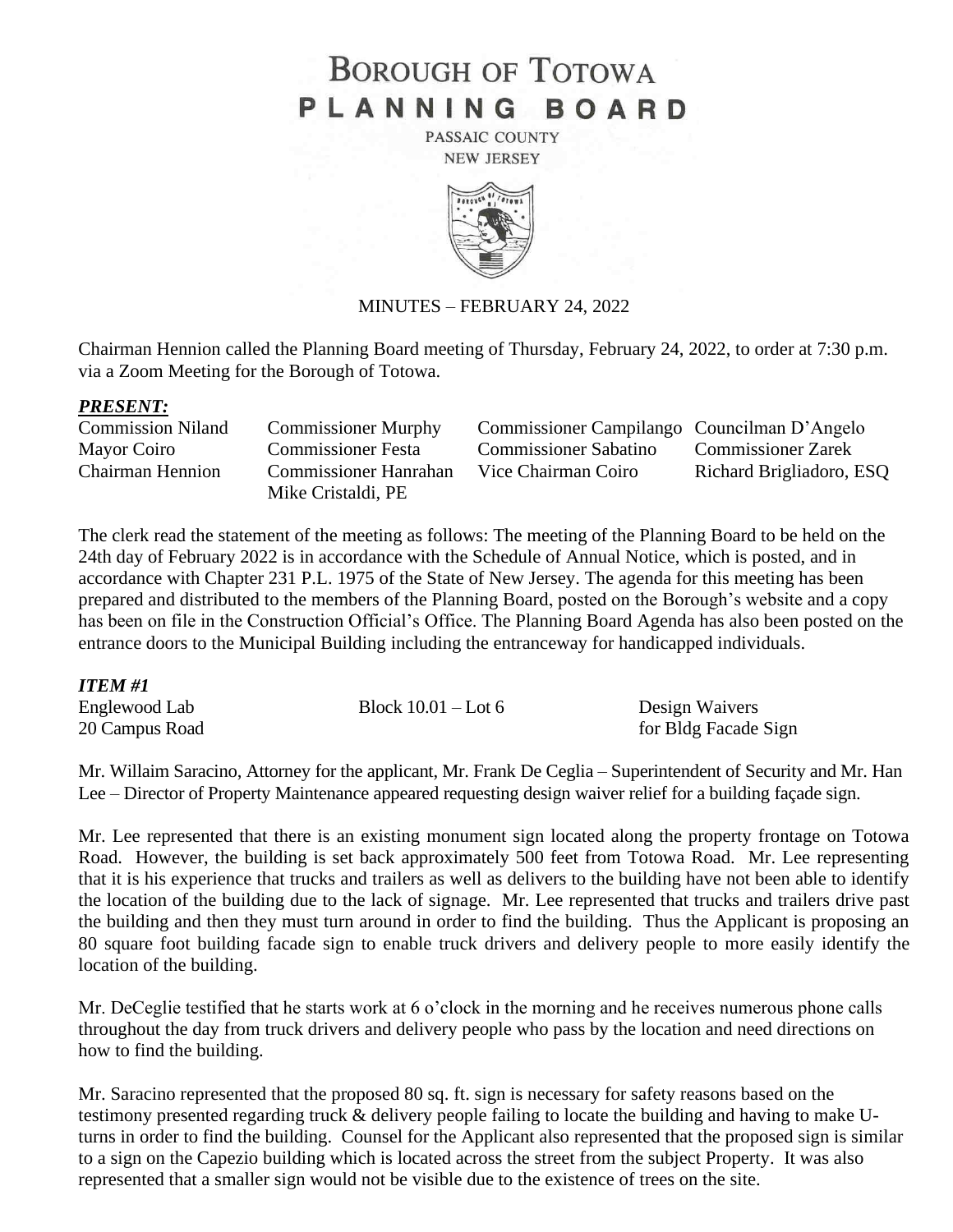# PLANNING BOARD MEETING FEBRUARY 24, 2021 MINUTES CONTINUED PAGE 2

A motion was offered by Commissioner Campilango and seconded by Commissioner Festa to open the public portion of the meeting.

Nine agreed to a roll call vote… 9-0

NO PUBLIC TO BE HEARD

A motion was offered by Commissioner Campilango and seconded by Commissioner Festa to close the public portion of the meeting.

All In Favor… 9-0

A motion was offered by Commissioner Campilango and seconded by Commissioner Festa to approve the design waiver for signage as presented. This approval is subject to and contingent upon the following conditions and will be memorialized in a Resolution at a future date:

- 1. The Applicant to install a front building facade sign measuring 80 square feet in area in accordance with a sign plan dated January 7, 2021 - prepared by FI Sign, Teterboro, New Jersey 07608 and submitted to the Planning Board as part of the application package and as testified to at the time of the hearing.
- 2. All terms and conditions from the Board's previous Resolution of approval shall remain in full force and effect except as satisfied or amended and not in conflict with this approval
- 3. The Applicant will open and maintain an escrow account with the Borough of Totowa and keeping the account current with sufficient funds for professional inspection and review fees.

Nine agreed to a roll call vote… 9-0

# *ITEM #2*

Farmer's Fridge Block 166.03 – Lot 11 Minor Site Plan Approval 29 Commerce Way Certificate of Occupancy

Mr. Raymond Reddin, Attorney for the applicant and Julian De Franco – VP of Supply Chain appeared requesting approval for the occupancy of approximately 10,250 sq. ft. of space. Farmer's Fridge prepares and packages salads, sandwiches, grain-based bowls, breakfast items and snacks in Chicago, Illinois. Food is then packed in temperature controlled long-haul trucks and transported to a cold storage warehouse currently located in Carlstadt, New Jersey.

Mr. DeFranco represented that he is the Vice-President of supply chain for Romaine Empire, Inc. and Farmer's Fridge has approximately 400 automated vending machines located throughout the country in locations such as airports, hospitals, universities, retail locations and office buildings. Farmer's Fridge has also expanded their offerings to include direct consumer delivery as well as delivery to retailers like Target, grocery stores and other businesses.

Mr. DeFranco testified the local driver team picks up the finished product from the Carlstadt warehouse for delivery to the network of automated vending machines and wholesale clients. The Totowa facility will function similarly to the Carlstadt warehouse and will be used for storage, shipping, receiving and distribution of the Applicant's products. Furthermore, there will be office space for employees in this building. The Applicant is relocating its operation from Carlstadt to Totowa.

Mr. DeFranco further testified that there will be approximately 15 to 20 employees at the Totowa facility. There will be 5 managers full-time on the premises. In addition approximately 10 to 15 employees will load and unload trucks for distribution. The business will operate 7 days per week. The hours of operation are 24 hours a day. The first shift is at 6:00 a.m. and the second shift is at 6:00 p.m. In addition there is overnight supervision from 6:00 p.m. to 6:00 a.m.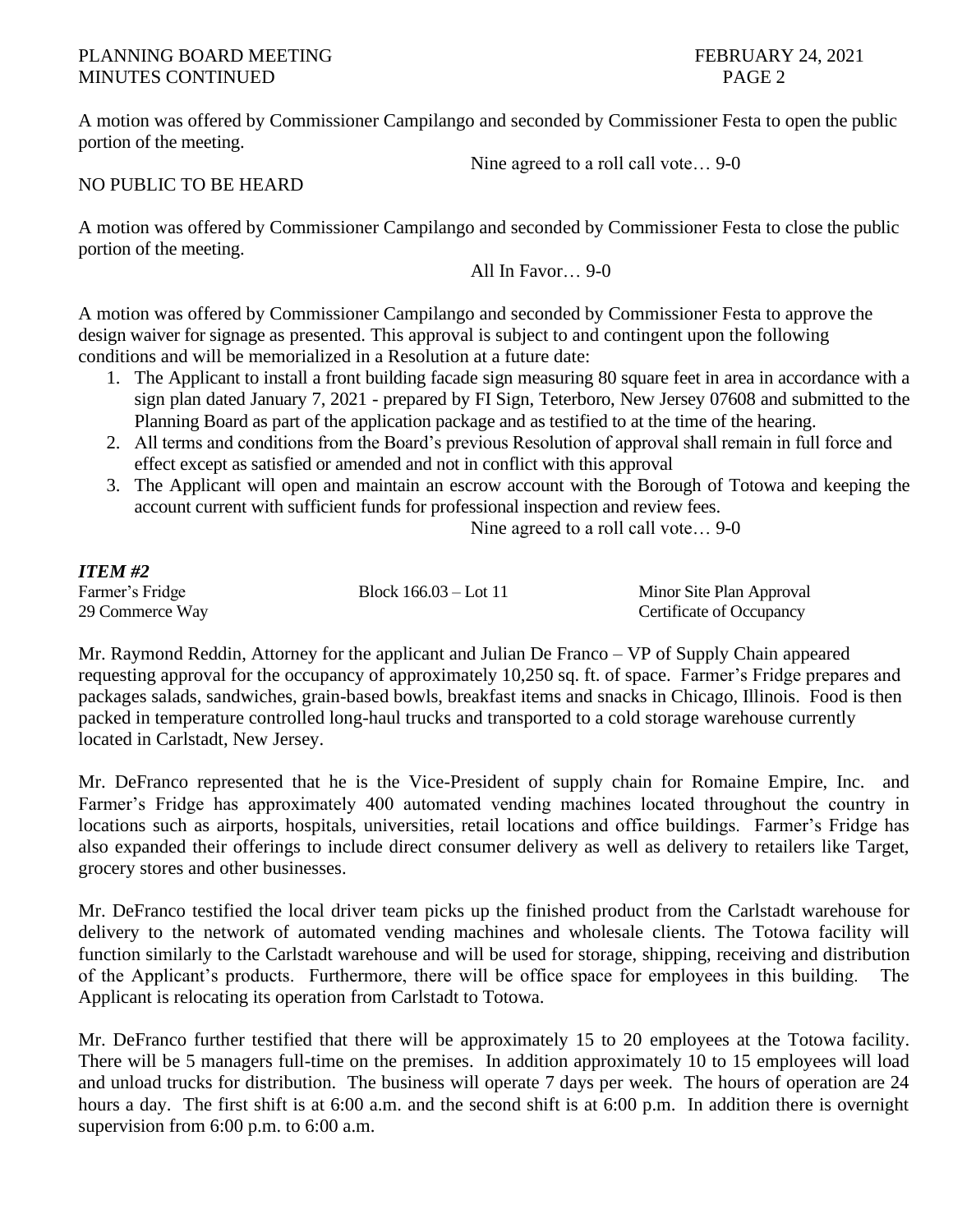### PLANNING BOARD MEETING FEBRUARY 24, 2021 MINUTES CONTINUED PAGE 3

Mr. DeFranco represented that the Applicant has been allocated 20 parking spaces for the business. Mr. DeFranco represented that there is sufficient onsite parking for the employees of the business. He also represented that there would be no retail sales from this building. Mr. DeFranco also represented that there were two loading docks on-site.

Mr. DeFranco addressed the issue of signage and indicated that a sign will be placed in the main monument sign directory in the space provided along with the signs of other tenants at the commerce center.

Mr. DeFranco also stated that the Applicant is seeking approval for a temporary situation in order to have an approximate 8-foot by 40-foot refrigerated trailer on-site until such time as the Applicant can install an approximate 1,500 to 2,400 square foot cold storage unit within the building. Mr. DeFranco testified that the trailer would be a temporary use until such time as the cold storage unit could be purchased and installed in the building. He represented that it is necessary because the Applicant has perishable products which must be kept fresh before they are shipped out for delivery.

A motion was offered by Commissioner Campilango and seconded by Commissioner Festa to approve the site plan for occupancy as presented. This approval is subject to and contingent upon the following conditions and will be memorialized in a Resolution at a future date:

- 1. The construction of internal partitions, exits, entrances and fire safety devices are subject to and require the approval of the fire sub-code official, the fire inspector, and the building inspector.
- 2. The applicant will supply the Chief of Police with an emergency contact list and will also obtain the approval of the Police Chief pertaining to all alarms and security devices.
- 3. The Applicant will comply with the sign Ordinances of the Borough of Totowa. The Applicant is permitted to install signage in the space provided on the existing monument sign.
- 4. The Applicant will ensure any sound from the refrigerated storage trailers shall not exceed state noise standards. The daytime standard is 65 dBA at the property line. The daytime hours are 7:00 a.m. to 10:00 p.m. Furthermore, any sound shall not exceed the nighttime standards of 50 dBA at the property line. The nighttime hours are 10:00 p.m. to 7:00 a.m.
- 5. The Applicant is permitted on a temporary basis to have a refrigerated storage trailer onsite. The temporary refrigerated storage trailer is permitted to exist for a period of 6 months from the date this Resolution is adopted. In the event the Applicant is not able to remove the temporary refrigerated storage trailer at such time, the Applicant shall be required to return to the Planning Board in order to seek an extension of time for the temporary refrigerated storage trailer. The Applicant shall utilize its best efforts to obtain the indoor refrigerated storage unit such that the temporary outdoor refrigerated trailer will no longer be necessary and can be discontinued and removed from the site.
- 6. Applicant installing a garbage container with a closed top.
- 7. There will be no outside storage of equipment or materials.

Nine agreed to a roll call vote… 9-0

# *ITEM #2*

| -------           |                          |                          |
|-------------------|--------------------------|--------------------------|
| V Twins Café, LLC | Block $06 -$ Lot 6       | Minor Site Plan          |
| 294 Union Blvd.   | (carried from 2/10/2022) | Parking Area – Variances |

Mr. Vincenzo Fornino appeared requesting the approval for occupancy of approximately 800 sq. ft. of space to operate a café business. The business will provide specialty Italian import products, pastries, cappuccino, espresso, coffee and other soft drinks. The Applicant will also sell gelato.

Mr. Fornino represented that there will be no oven on the premises and there will be no cooking done on the premises. The business will be open to the public seven days a week.